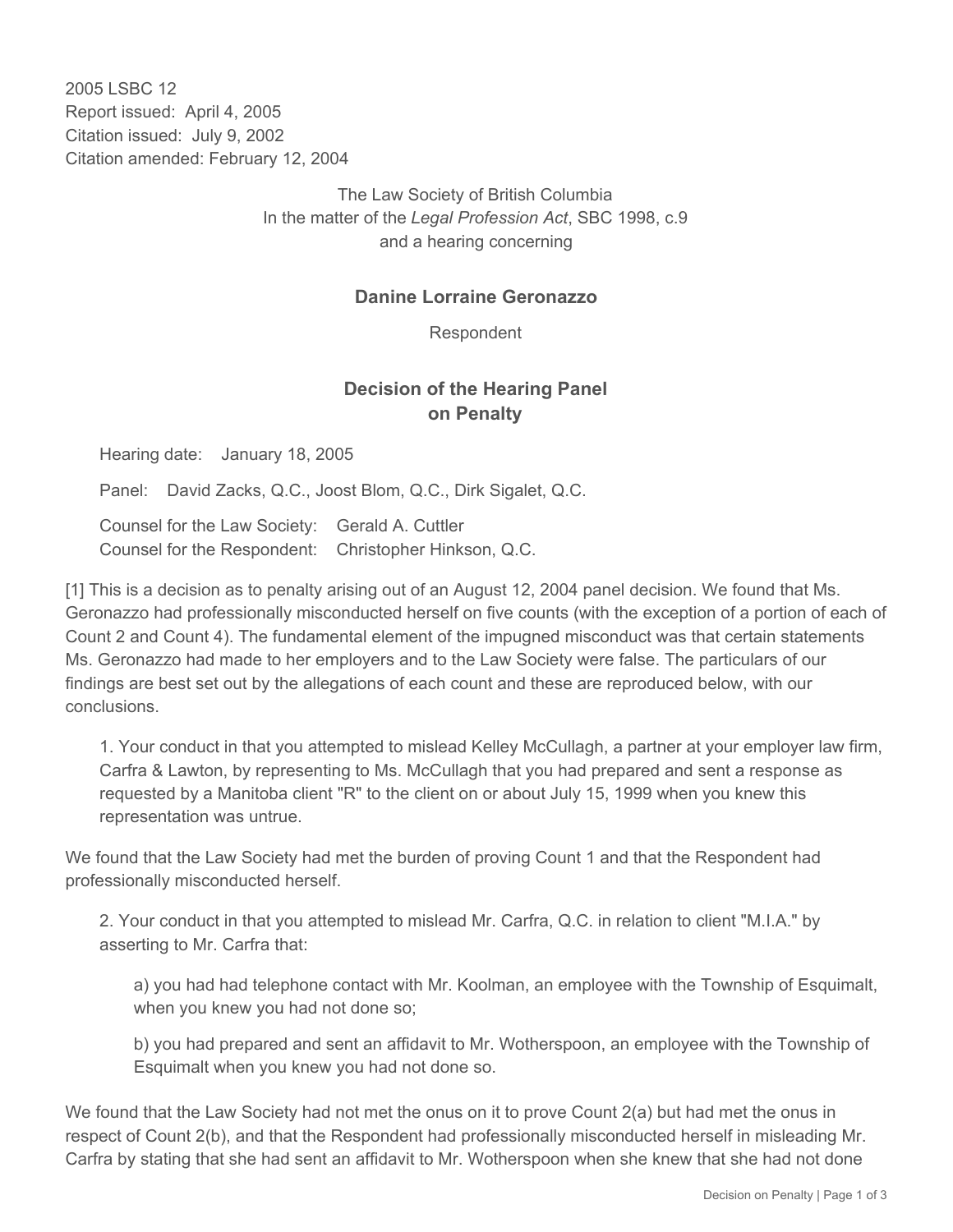3. Your conduct in that you attempted to mislead Kelley McCullagh by representing to Ms. McCullagh that a submission on the "H" file had been sent to Workers'Compensation Board in September 1999 when you knew this representation to be untrue.

We found that the Law Society had met the onus on it to prove Count 3 and that the Respondent had professionally misconducted herself.

4. Your conduct in attempting to mislead the Law Society in the course of responding to its inquires pursuant to the complaint of James Carfra, Q.C. by:

a) representing to the Law Society that you had prepared and sent a response to client "R" on or about July 15, 1999 when you knew this representation was not true;

b) representing to the Law Society that, in relation to client "M.I.A." you:

i) had telephone contact with Mr. Koolman when you knew you had not, and;

ii) had prepared and sent an affidavit to Mr. Wotherspoon when you knew you had not done so;

c) representing to the Law Society that you had prepared and sent a submission on the "H" file to the Workers'Compensation Board when you knew this representation was untrue.

We found that the Law Society had met the burden of proof and that the Respondent professionally misconducted herself by attempting to mislead the Law Society in the course of responding to its inquiries in the manner set out in Count 4 other than in respect of the matter set out in Count 4(b)(i).

5. Your conduct in that you attempted to mislead Nicholas A. Mosky, a partner at your employer law firm, Waddell Raponi, between in or about March and August 2001, by representing to Mr. Mosky that you had filed an appointment to assess the accounts of Waddell Raponi regarding the "R" clients, that you had served the clients by mail with the Appointment, and that the assessment hearing had been adjourned and reset, when you knew that these representations were untrue.

We found that the Law Society had met the burden of proving Count 5 and that the Respondent professionally misconducted herself in respect of that matter.

[2] These findings are of significant misconduct. The choice of sentence is stark— suspend for a period of time or disbar. It is trite to say that either choice will have a significant and profound effect on a young member of the Law Society starting a legal career.

[3] We have considered the evidence in the four days of hearing to see if this evidence suggested any explanation for this behavior, and have found no explanation. At the sentencing hearing, counsel for Ms. Geronazzo stated that Ms. Geronazzo continues to maintain that the Panel is mistaken in its finding. Accordingly, Ms. Geronazzo remains steadfast that she was telling the truth to her employers and to the Law Society.

[4] Ms. Geronazzo's actions, as we have found them to be, were without discernible motive in terms of material advantage. There was no personal monetary benefit and certainly no advancement for her within the firm. Although some of Ms. Geronazzo's statements were made to people outside her law firm, they were not such as to promote the reputations of her respective employer law firms. Her misrepresentations

so.